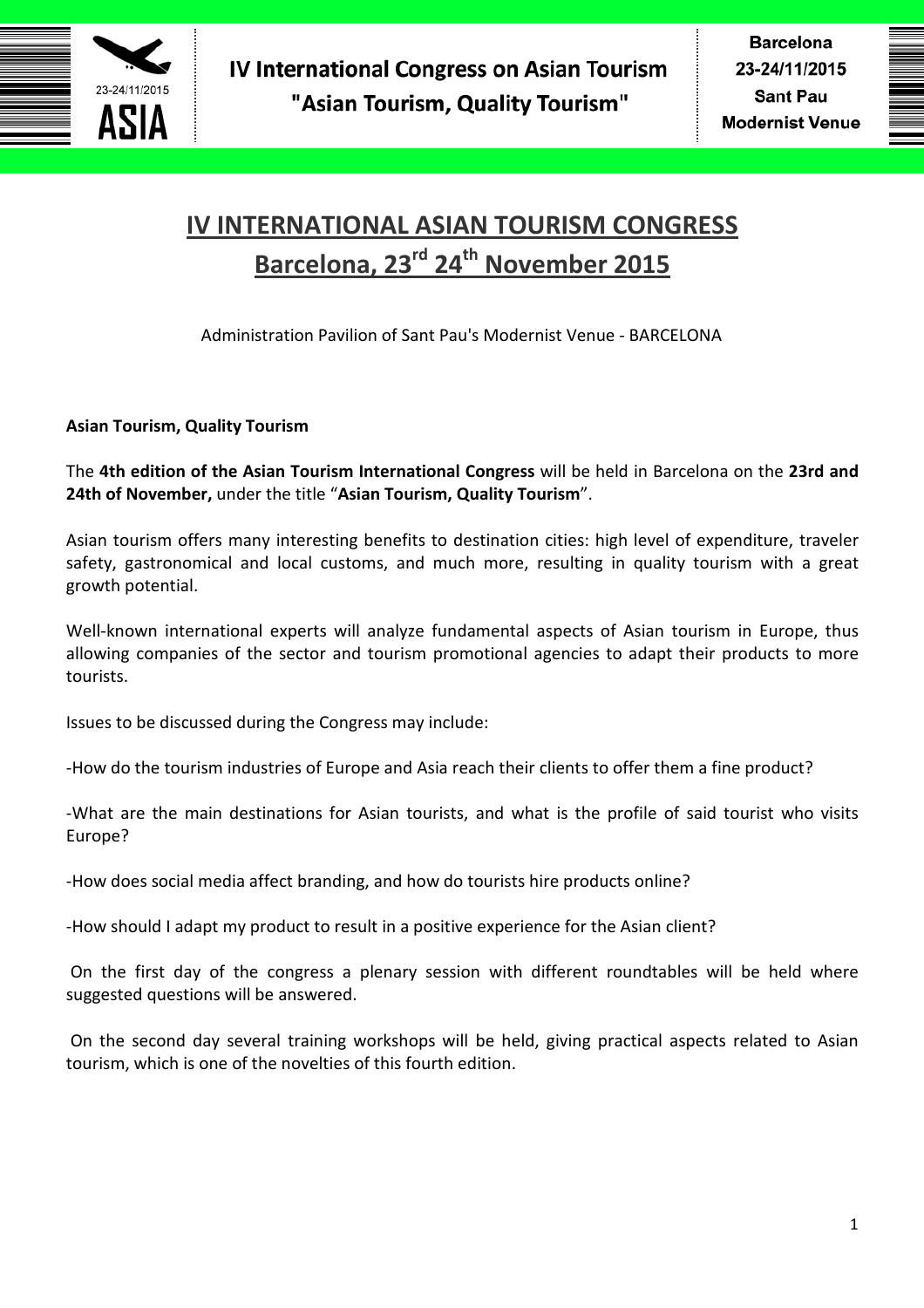

**Barcelona** 23-24/11/2015 **Sant Pau Modernist Venue** 

# **FIRST SESSION: Monday 23th of November of 2015**

# **8:30am REGISTRATION**

#### **9:00am WELCOMING REMARKS**

**Ramon Mª Moreno**, Director General, Casa Asia **Pablo Sánchez**, Director, International Relations and Cooperation, Barcelona City Council **Felip Puig**, Minister of Business and Labour, Regional Government of Catalonia

## **9:30am INTRODUCTORY SESSION: Current Situation of Asian Tourism Towards Europe**

#### Topics for discussion

Current situation of Asian tourism as an outbound market Asian tourism to Europe's main markets and destinations Current situation of Asian tourism to Spain The cases of Barcelona and Catalonia

*With:* 

**Xu Jing**, Regional Director for Asia and the Pacific, World Tourism Organization **Eduardo Santander**, Executive Director, European Travel Commission **Marta Blanco**, Director General, Tourspain *Moderated by:* **Jordi William Carnes,** Director General, Turisme de Barcelona

**10:15am FIRST ROUNDTABLE: New trends and future of the Chinese Outbound Tourism** 

#### Topics for discussion

The current wave of Chinese tourists coming to Europe Successful programmes and best practices to attract Chinese tourism Leading Chinese tourist operators' perspective How Chinese will boost the global tourism industry

*With:* 

**Roger Qiu**, Overseas Regional Director, Destination Marketing, CTRIP, China **Kevin Latham**, Professor, School of Oriental and African Studies, United Kingdom **Antonio Li,** Director, Tourism Promotion Center in China, Catalan Tourism Agency **Virginia Sun,** Director, Group Retail Services, Value Retail Management *Moderated by:* **Amadeo Jensana**, Economics and Business Director, Casa Asia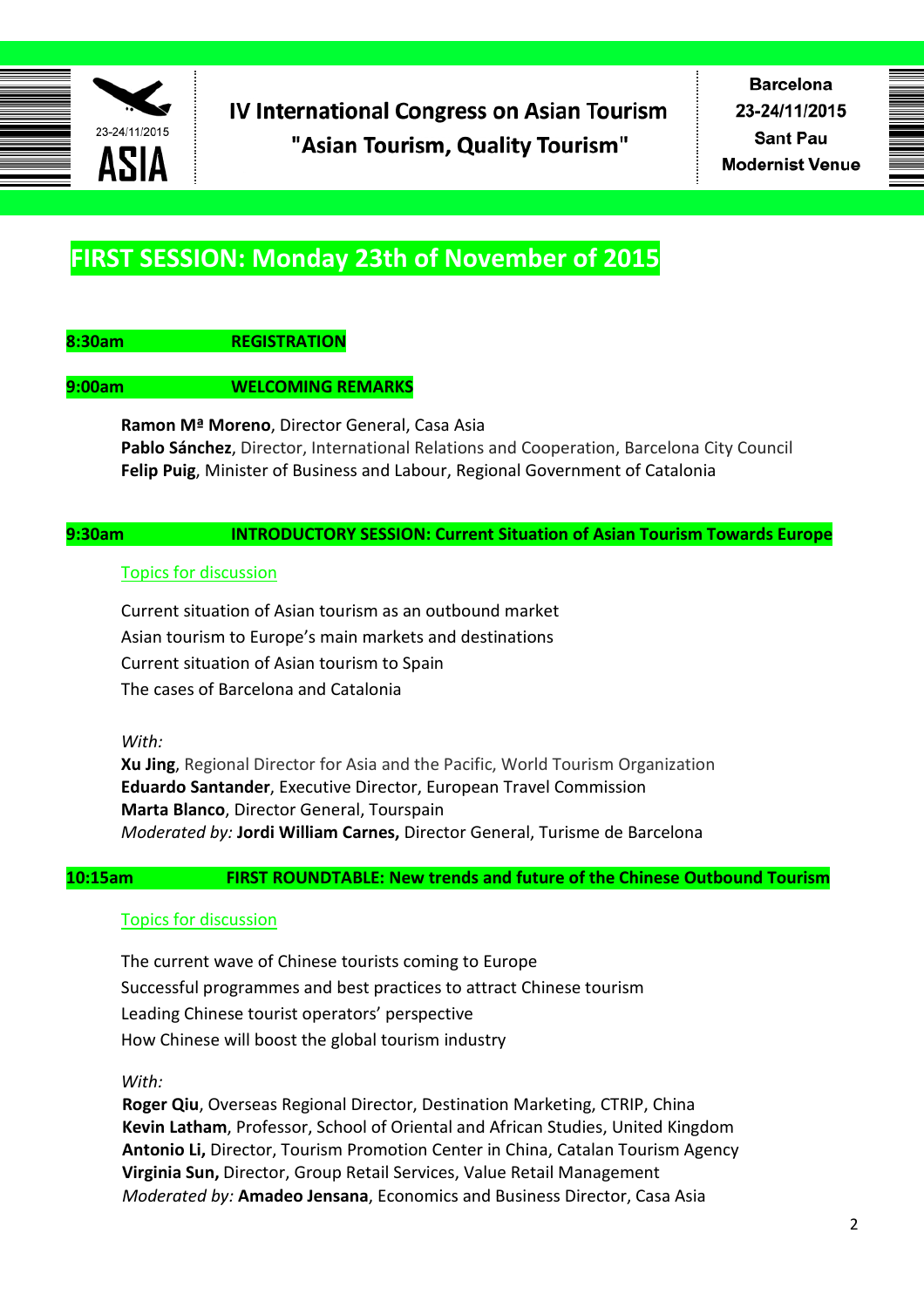

### **11:30am COFFEE BREAK**

## **12:00pm SECOND ROUNDTABLE: Which are the New Profiles of Asian Tourists, how are they arriving and what can they contribute to our Tourist Model?**

## Topics for discussion

New Asian markets: South Korea, India and the ASEAN countries New asian visitor's profiles Main forms of access to our touristic destinations Purchasing power of Asian Tourists: interest, spending and customs

#### *With:*

**Hyunjin Moon,** Sales Director Spain, Compassfree, Korea **Zelam Chaubal**, Director, Kesari Tours, India **David Miró,** Asia-Pacific Regional Director, Catalan Tourism Agency **Amran Hamzah**, Director, Centre for Innovative Planning, Malaysia *Moderated by:* **Xavier Espasa,** Director, Catalan Tourism Agency

## **1:30pm NETWORKING LUNCH**

# **3:00 pm THIRD ROUNDTABLE: A sectorial perspective of the potential of Asian Tourism**

## Topics for discussion

Cultural tourism Shopping tourism Health tourism

#### *With:*

**Luis José Llorca,** Country Manager, Global Blue Spain **Wolfgang Arlt,** Director, China Outbound Tourism Research Institute, Germany **Suresh Ponnudurai**, Chief Executive Officer, Malaysia Healthcare **Ángel Díaz,** President, ALS Advanced Leisure Services  *Moderated by:* **Josep Tardà,** Communication Director, Modernist Venue, Private Foundation of Hospital de la Santa Creu i Sant Pau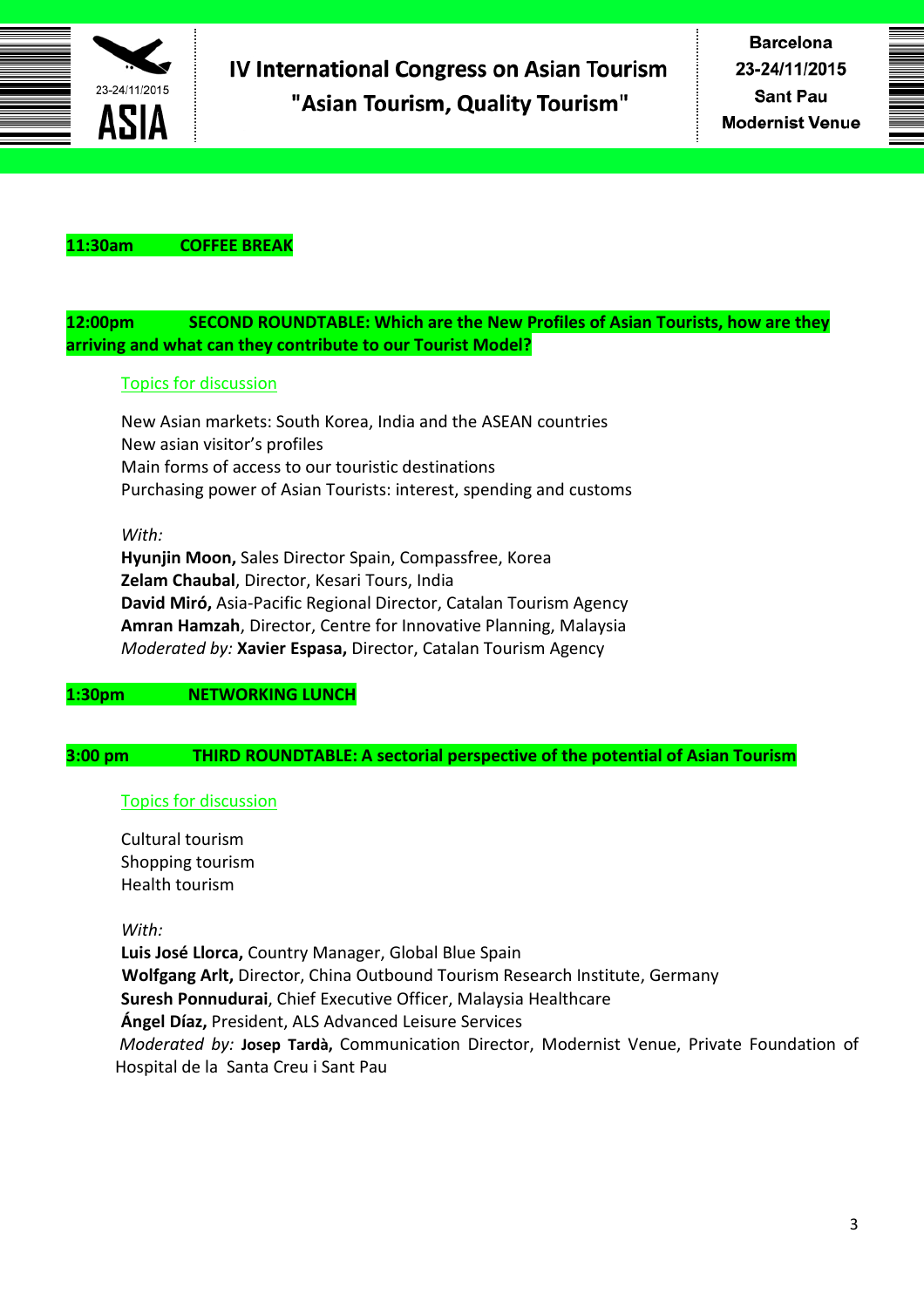

# **4.30pm FOURTH ROUNDTABLE: Asian tourism and "new" media**

# Topics for discussion

The digital ecosystem in the Asian tourist market The mobile devices: a new impulse for Asian tourism The effect of the "storytellers" in the sector Feedback: the importance of sharing experiences and opinions online

*With:* 

**Kei Shibata**, Founder and President, Venture Republic Global, Japan **Ranvir Nayar**, Director General, Media India Group, India **Alex Wang,** Founding Partner and COO, Zanadu, China *Moderated by:* **Antonio López de Ávila**, President, SEGITTUR

# **6.00pm END OF FIRST SESSION**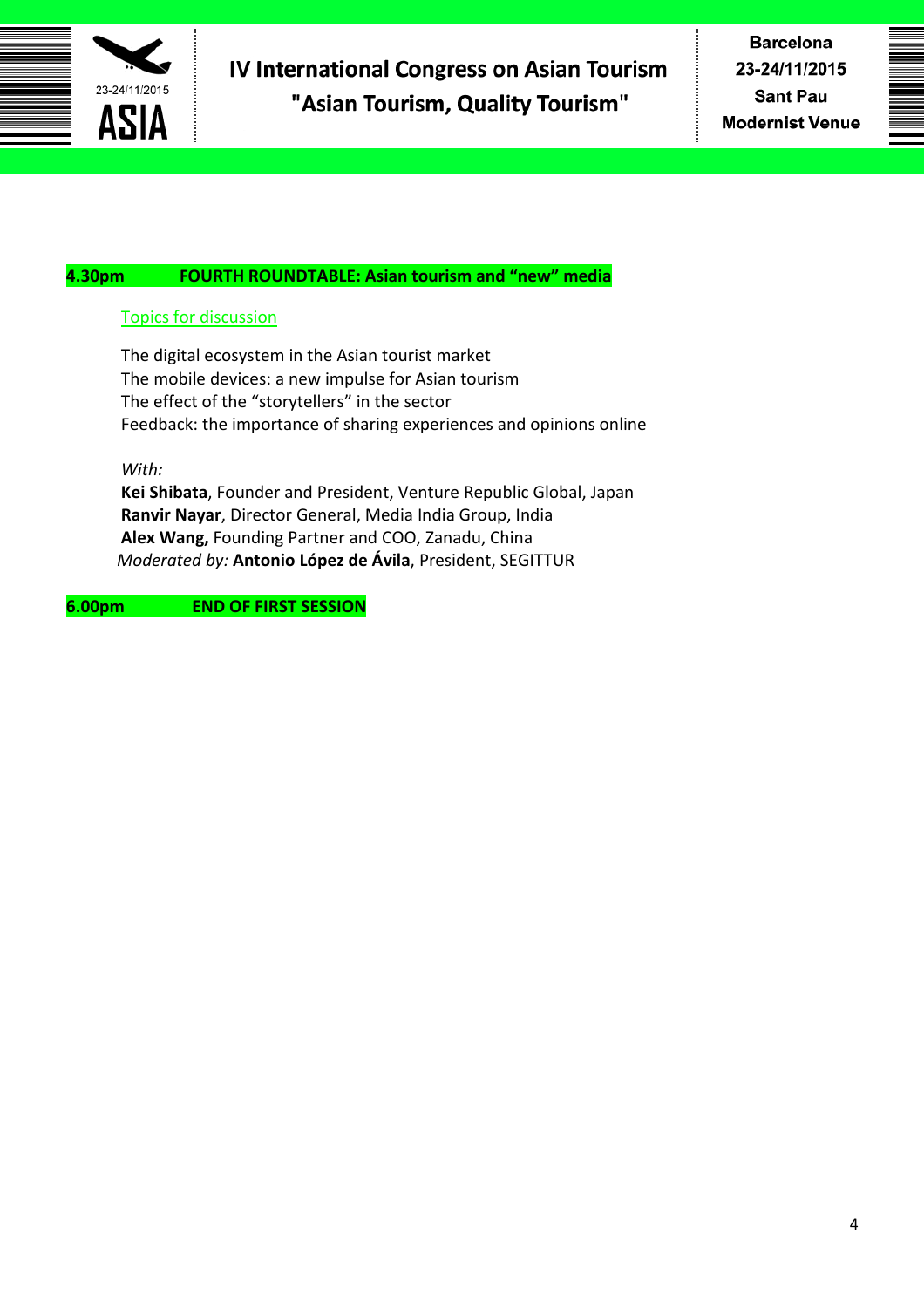

# **SECOND SESSION: Tuesday 24th of November of 2015**

# **TRAINING WORKSHOPS ON ASIAN TOURISM:**

#### **9:30am FIRST WORKSHOP** - **Hospitality and Protocol for Chinese tourists**

*Given by:* 

**Kevin Latham**, Professor, School of African and Oriental Studies, United Kingdom **Ricardo López,** Hospitality Director, La Roca Village

#### **10:30am SECOND WORKSHOP – Hospitality and Protocol for Japanese tourists**

*Given by:*

**Sandra Pérez,** Advisor on Security, Tourism and Culture, Consulate General of Japan in Barcelona

#### **11:30am COFFEE BREAK**

Hosted by *Oriental Market*

# **12:00am THIRD WORKSHOP – Get ready for the Chinese digital traveler: Positioning of our tourist destinations in the Asian online platforms and social networks**

*Given by:*  **Roger Nierga,** CEO, Fengling

## **1:00pm COCKTAIL – Sake tasting**

Hosted by *Oriental Market*

# **4:45pm CLOSING SESSION:**

Evaluation and conclusions / IV International Congress on Asian Tourism Closing speech

**José Manuel Soria**, Minister of Industry, Energy and Tourism, Spanish Government